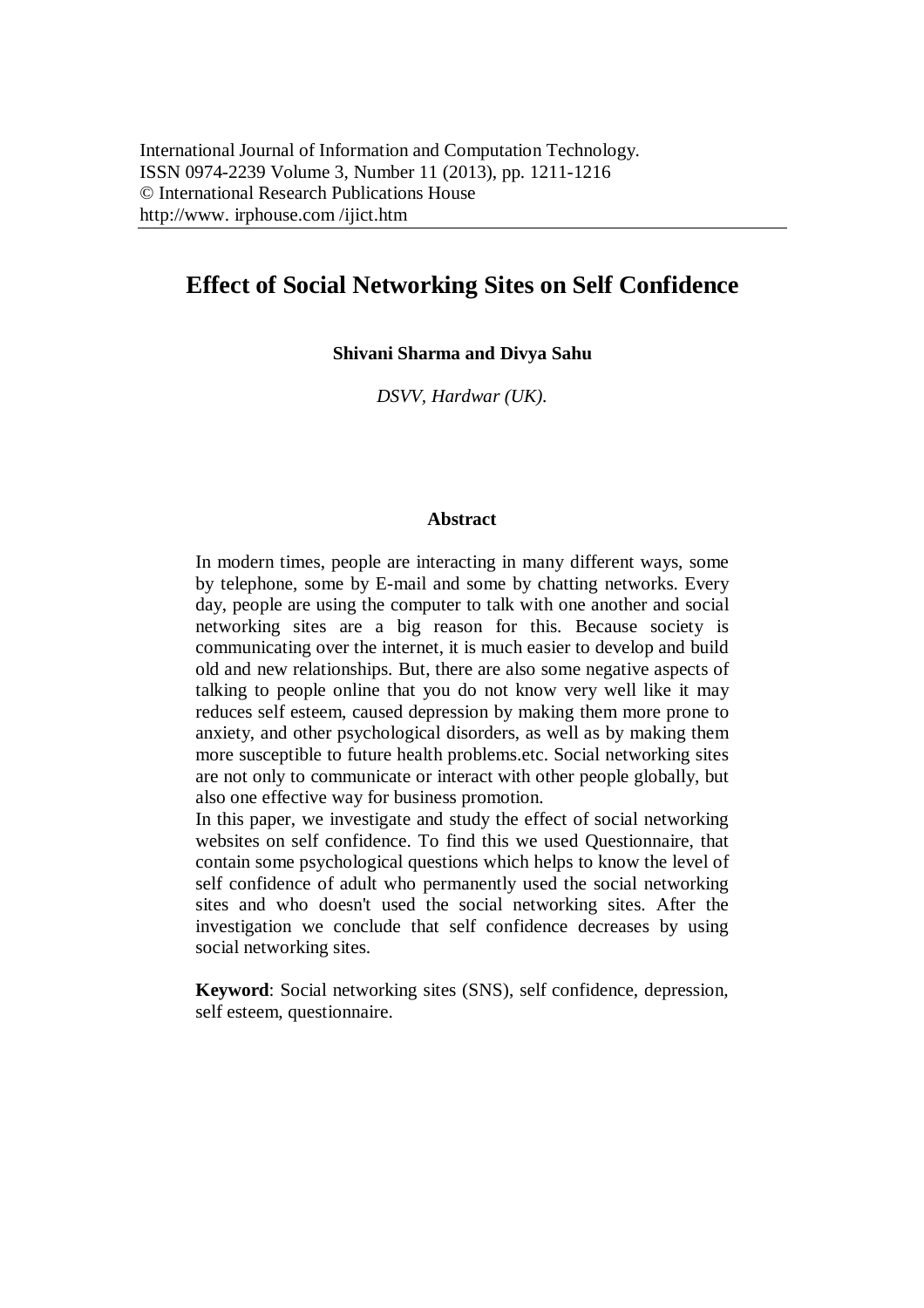## **1. Introduction**

As we all know that how much self confidence is important in one's life. Self confidence is extremely important in almost every aspect of our lives, yet so many people struggle to find it . sadly, this can be vicious circle : people who lack self confidence can find it difficult.

At the most basic level, an internet online social network is an internet community where the individual interact often though the profile that represent their selves (and their network of connection) to others. Social network can grow rapidly and some – like FB can achieve mass market penetration in a few month since their inception.

While youngsters leads a life in mediated publics the fear is that their adolescence thoughts,musing and immature action might become a milestone around their neck, since the information will be embarrassingly accessible later on [1], one such speculation has to do with getting a job in adult life.

However , to participate in online social networking is also about the act of sharing yourself or your constructed identity with others.

Social networking specially catered to college and high social communities. Among online social network , FB stands out for two reasons ; it success both in terms of membership and quality of information on it ,and the fact that ,unlike other network created to young users ,the information is uniquely and personally identified.Accordingly social networking sites is of interest to researchers in two aspects either self confidence increases or self confidence decreases. Nowadays, millions of internet users regularly visit thousands of social website to keep linking with their friends, share their thoughts, photos, videos and discuss even about their daily-life. Social networks can be traced back to the first email which was sent in 1971 where two computers were sitting right next to each other. In 1987 Bulletin Board System exchanged data over phone lines with other users and lately in the same year the first copies of early web browsers were distributed through Usenet. Geocities was the first social website founded in 1994. Theglobe.com launched in 1995 and gave people the ability of interacting with others, personalize and publish their files on the Internet. In 1997, the America on Line (AOL) Instant Messenger was lunched. In 2002, Friend ster was lunched and within three months more than 3 million users were using it. In 2003, MySpace was lunched and in the following years many other social networking sites were lunched such as Face book in 2004, Twitter in 2006 etc.

For this we used the following data:-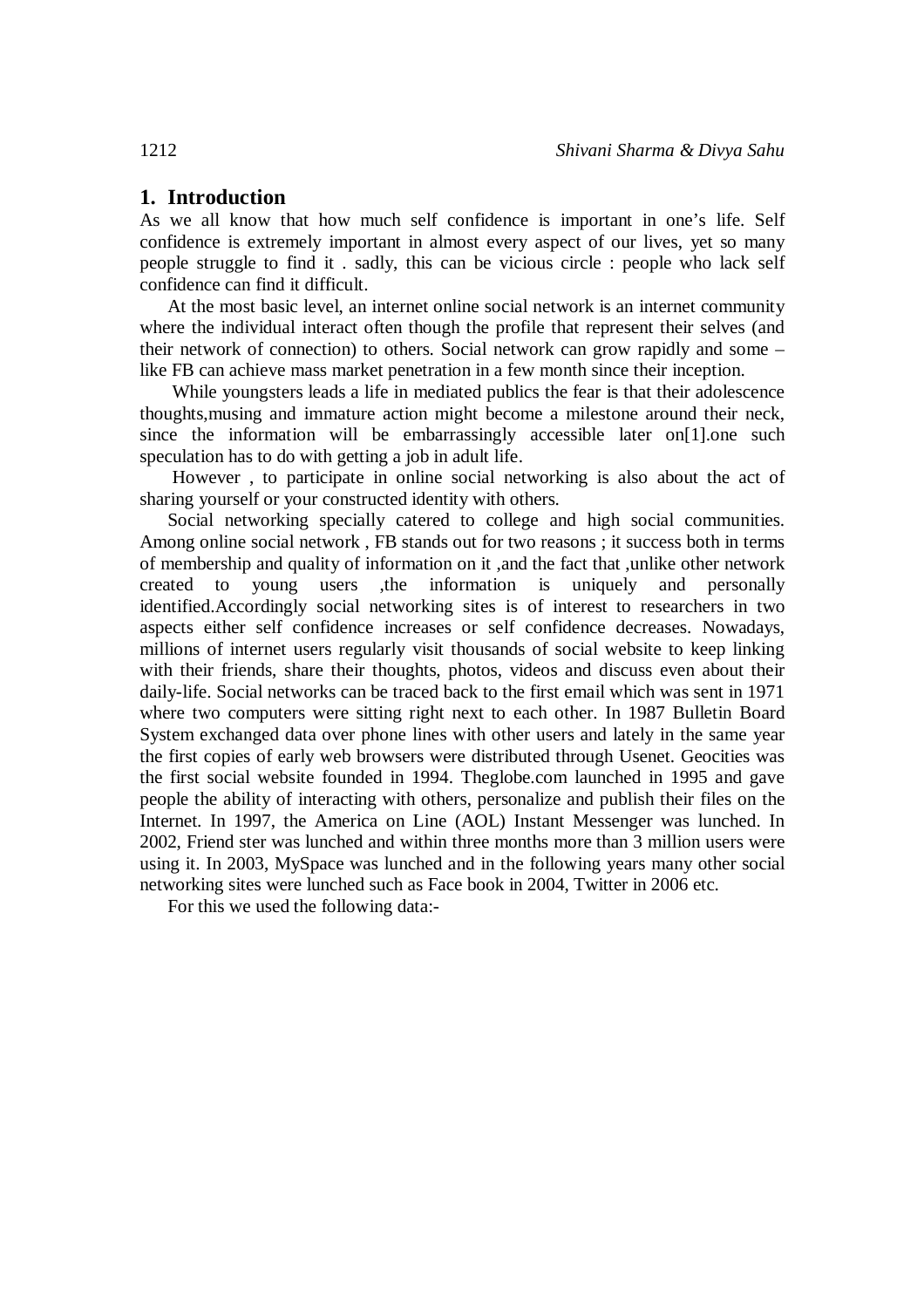

**Table 1:** Graph of users who uses sns more than 5 hours.

| <b>Row scores</b> | Interpretation            |
|-------------------|---------------------------|
| 7 and below       | Very high self confidence |
| 8-19              | High self confidence      |
| $20 - 32$         | Average self confidence   |
| 33-44             | Low self confidence       |
| 45 and above      | Very low self confidence  |

Table 2.Agnihotri's self confidence inventoryFrom the above discussion and interpretation we conclude that self confidence is decreases by using social networking sites more than 5 hours. According to table no. 1 we can say that adult who used social networking sites more than 5 hours are fall in the range of 35 to above 45 .

### **2. Future researches**

- 1. Comparison study of self confidence between male and female.
- 2. Comparison study of technophobia between live firm and naïve users.
- 3. To study the self confidence of the users who surf and not surf social networking sites.
- 4. Comparison study of technophobia between male and female.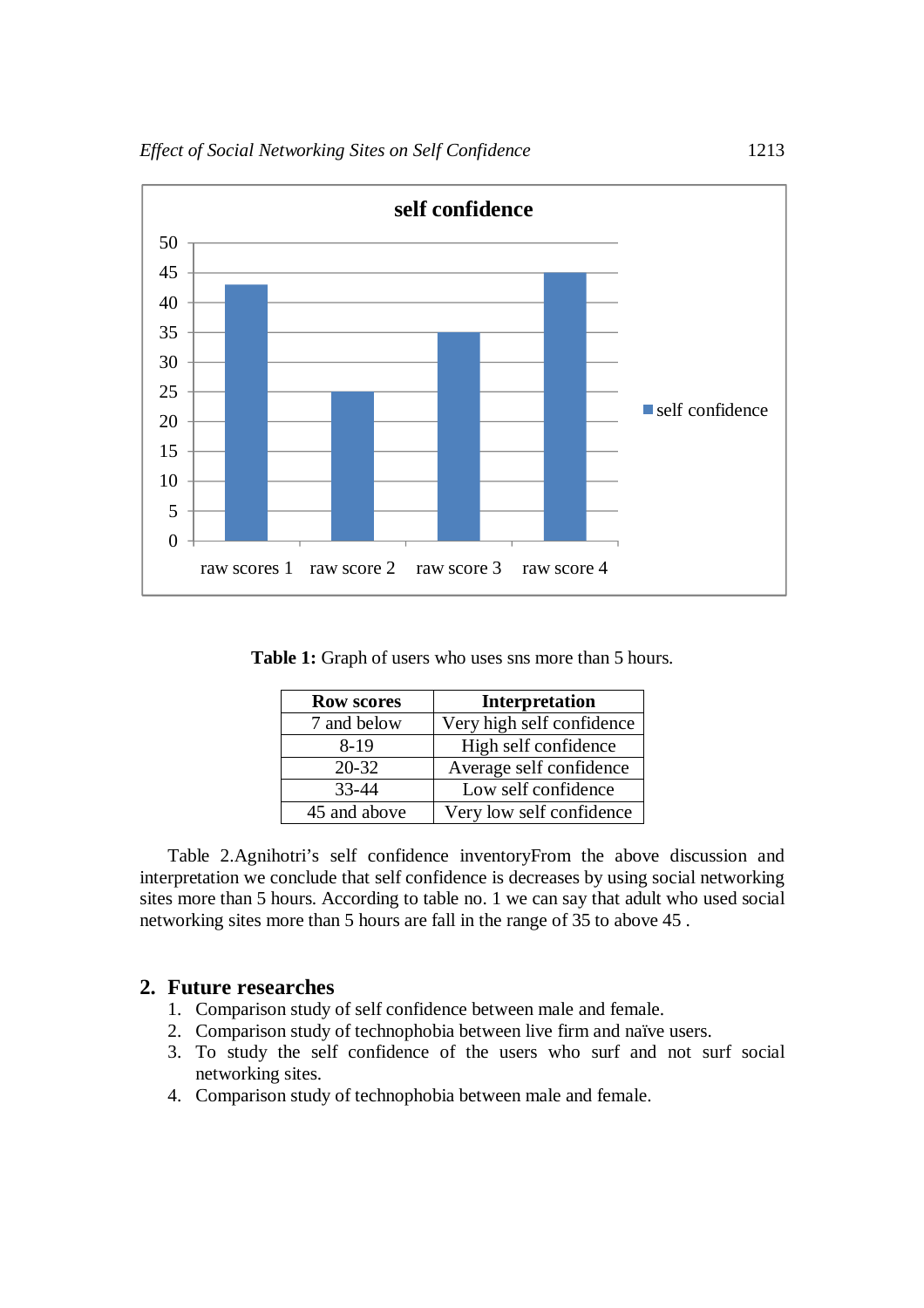### **3. Conclusion**

Social networking sites have become common among children ,teenage ,adults,and also among old people.It is a very common pastime and also the most convinent means to connect to the people,whom we cannot meet or connect through phone. we can also video chat,voice chat, do video conferencing with the friends added in our friend's list.this is the most important feature provided by such sites.even jobs can be searched on these sites.but apart from these we have to think about another side also how it is affect our psychological factors?In this research paper we try to discuss one of such psychological factor i.e…self confidence.We think that advancement of new technology in general and social websites in particular will bring a psychological problems i.e it decreases our level of self-confidence.

#### **References**

- [1] The [oxford Dictionary]. Compare *The Dictionary of Psychology* by yogesh chandra. Psychology Press, 1999. ISBN 1-58391-028-X. Online via Google Book Search.
- [2] Raj Persaud. *The Motivated Mind*. p. 295.
- [3]  $a^{\underline{b}}$  Myers, Jane; Willise, John. Villalba, Jose. (01/01/11). "Promoting Self-Esteem in Adolescents: The Influence of Wellness Factors".*Journal of Counseling and Development* **89**: 28–30.
- [4] "The Free Dictionary". *Farlex*. Farlex.
- [5] Timko, Alix; England, Erica. Herbert, James. Foreman, Evan. (Fall 2010). "The Implicit Relational Assessment Procedure as a measure of Self-Esteem". *The Psychological Record* **60** (4): 679.
- [6] Beer, J.; Lombardo M, Bhanji J. (September 2010). "Roles of Medial Prefrontal Cortex and Orbitofrontal Cortex in Self-evaluation".*Journal of Cognitive Neuroscience* **22** (9): 2108–2119. doi:10.1162/jocn.2009.21359 http://www.onlineschools.org/blog/history-of-social-networking/
- [7] Social networking sites searchengine, /http://findasocialnetwork. com/search.phpS.
- [8] B. Stone, Is Facebook growing up too fast, The New York Times, March 29, 2009
- [9] "Using Facebook to Social Engineer Your Way Around Security", http://www.eweek.com/c/a/Security/Social-Engineering-Your-Way-Around-Security-With-Facebook-277803/ 05.20.2010
- [10] www.securelist.com, «"Instant" threats», Denis Maslennikov, Boris Yampolskiy, 27.05.2008.
- [11] Won Kim , Ok-Ran Jeong, Sang-Won Lee , "On Social Websites" , Information Systems 35 (2010), 215-236.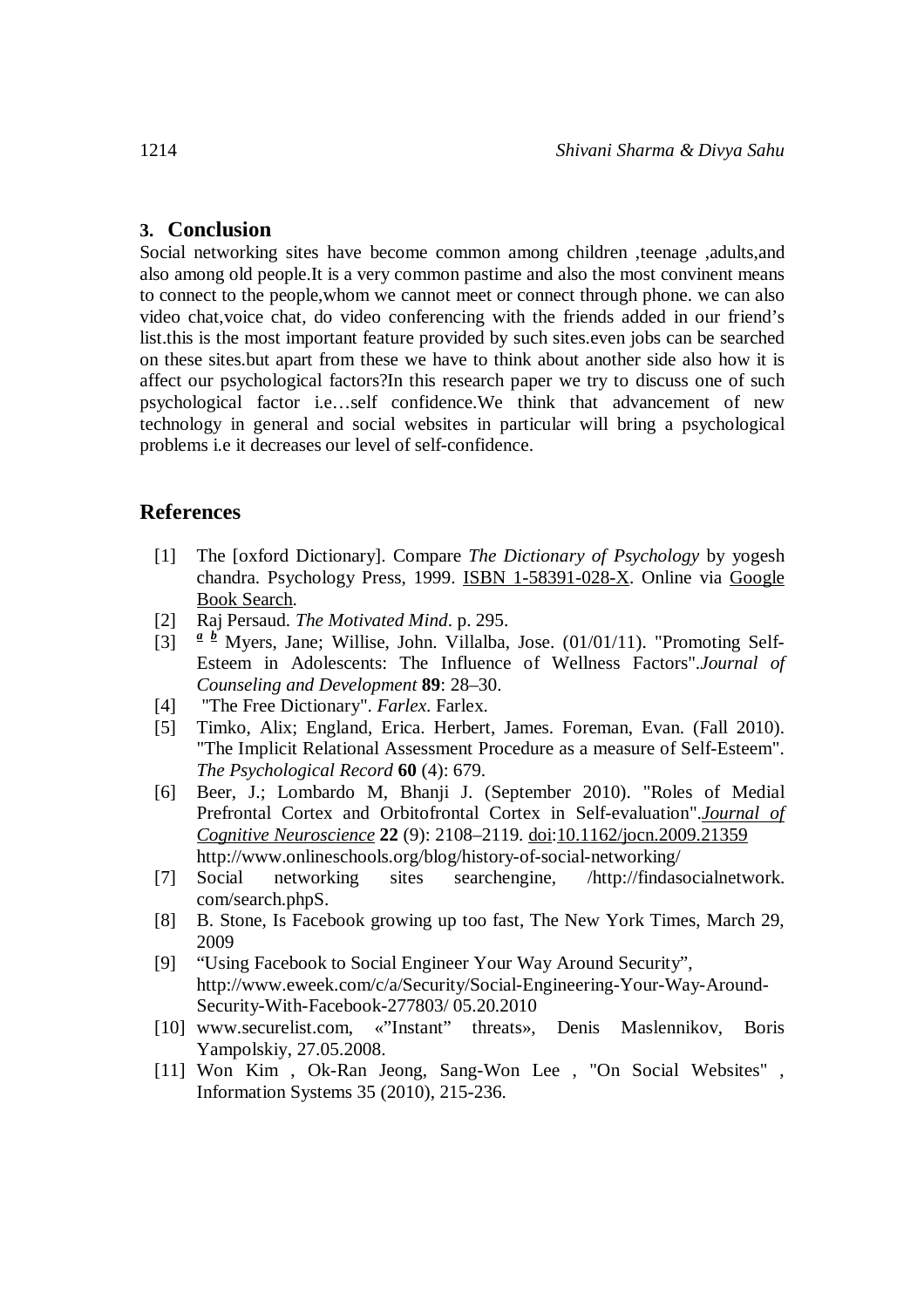- [12] Kaven William, Andrew Boyd, Scott Densten, Ron Chin, Diana Diamond, Chris Morgenthaler, " Social Networking Privacy Behaviors and Risks" ,Seidenberg School of CSIS, Pace University, White Plains, NY 10606, USA.
- [13] Abdullah Al Hasib, "Threats of Online Social Networks", IJCSNS, Vol. 9, No 11, November 2009.
- [14] Anchises M. G. de Paula, "Security Aspects and Future Trends of Social Networks", IJoFCS (2010) , 1, 60-79.
- [15] D. Boyd, N. Ellison, Social network sites: definition, history, and scholarship, Journal of Computer-Mediated Communication 13 (1) (2007) article 11
- [16] Gilberto Tadayoshi Hashimoto, Pedro Frosi Rosa, Edmo Lopes Filho, Jayme Tadeu Machado, A Security Framework to Protect Against Social Networks Services Threats, 2010 Fifth International Conference on Systems and Networks Communications.
- [17] "Data Loss Prevention Best Practices", http://www.ironport.com/pdf/ironport\_dlp\_booklet.pdf 05.20.2010.